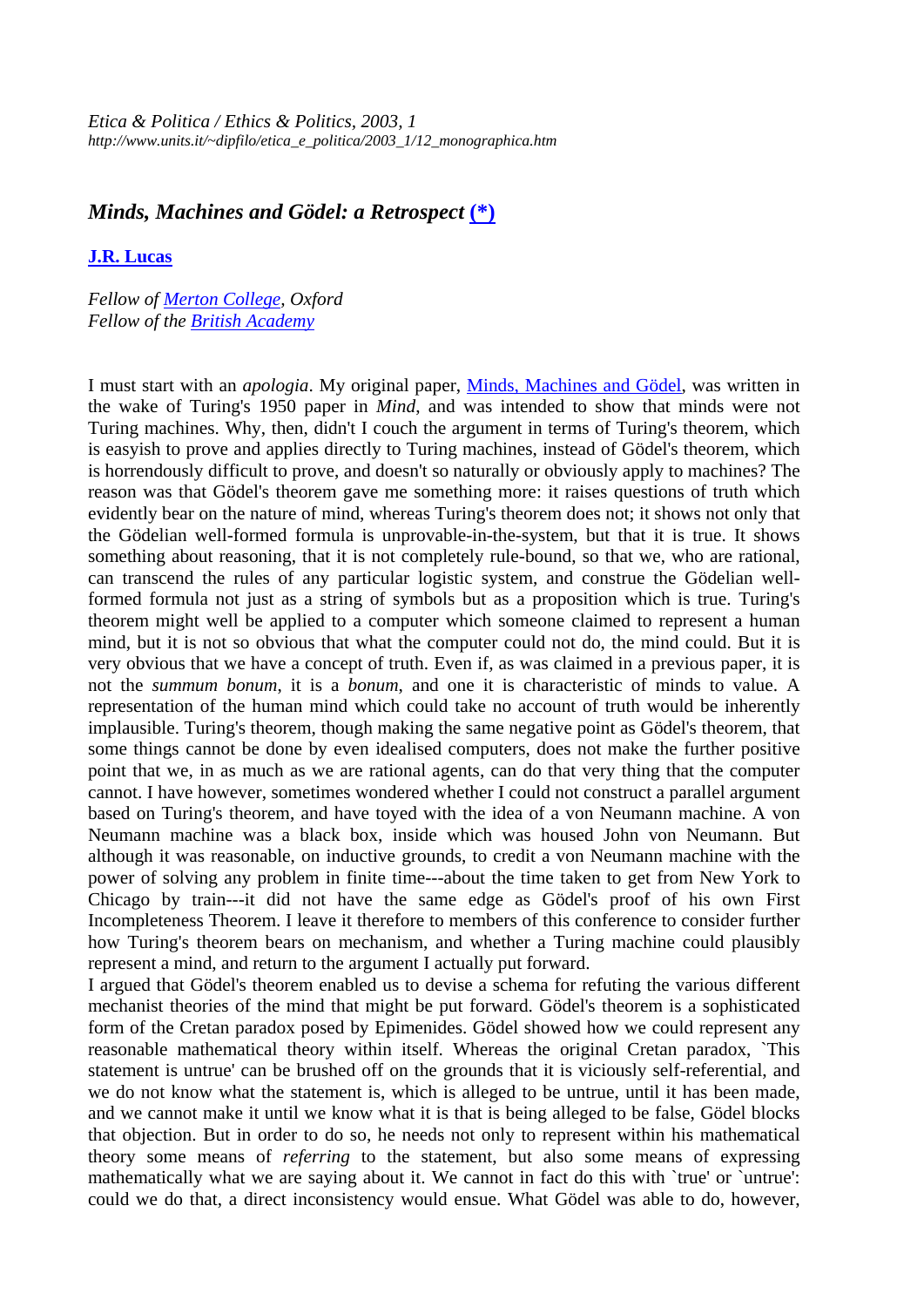was to express within his mathematical system the concept of being *provable-*, and hence also *unprovable-*, in-that-system. He produced a copper-bottomed well-formed formula which could be interpreted as saying `This well-formed formula is unprovable-in-this-system'. It follows that it must be both unprovable-in-the-system and none the less true. For if it were provable, and provided the system is a sound one in which only well-formed formulae expressing true propositions could be proved, then it would be true, and so what it says, namely that it is unprovable-in-the-system, would hold; so that it would be *un*provable-in-the-system. So it cannot be provable-in-the-system. But if it is unprovable-in-the-system, then what it claims to be the case is the case, and so it is true. So it is true but unprovable-in-the-system. Gödel's theorem seemed to me to be not only a surprising result in mathematics, but to have a bearing on theories of the mind, and in particular on mechanism, which, as Professor Clark Glymour pointed out two days ago, is as much a background assumption of our age as classical materialism was towards the end of the last century in the form expressed by Tyndale. Mechanism claims that the workings of the mind can be entirely understood in terms of the working of a definite finite system operating according to definite deterministic laws. Enthusiasts for Artificial Intelligence are often mechanists, and are inclined to claim that in due course they will be able to simulate all forms of intelligent behaviour by means of a sufficiently complex computer garbed in sufficiently sophisticated software. But the operations of any such computer could be represented in terms of a formal logistic calculus with a definite finite number (though enormously large) of possible well-formed formulae and a definite finite number (though presumably smaller) of axioms and rules of inference. The Gödelian formula of such a system would be one that the computer, together with its software, would be unable to prove. We, however, could. So the claim that a computer could in principle simulate all our behaviour breaks down at this one, vital point.

The argument I put forward is a two-level one. I do not offer a simple knock-down proof that minds are inherently better than machines, but a schema for constructing a *dis*proof of any plausible mechanist thesis that might be proposed. The disproof depends on the particular mechanist thesis being maintained, and does not claim to show that the mind is uniformly better than the purported mechanist representation of it, but only that it is one respect better and therefore different. That is enough to refute that particular mechanist thesis. By itself, of course, it leaves all others unrefuted, and the mechanist free to put forward some variant thesis which the counter-argument I constructed does not immediately apply to. But I claim that it can be adjusted to meet the new variant. Having once got the hang of the Gödelian argument, the mind can adapt it appropriately to meet each and every variant claim that the mind is essentially some form of Turing machine. Essentially, therefore, the two parts of my argument are first a hard negative argument, addressed to a mechanist putting forward a particular claim, and proving to him, by means he must acknowledge to be valid, that his claim is untenable, and secondly a hand-waving positive argument, addressed to intelligent men, bystanders as well as mechanists espousing particular versions of mechanism, to the effect that some sort of argument on these lines can always be found to deal with any further version of mechanism that may be thought up.

I read the paper to the Oxford Philosophical Society in October 1959 and subsequently published it in *Philosophy*, (1) and later set out the argument in more detail in *The Freedom of the Will.* (2) I have been much attacked. Although I argued with what I hope was becoming modesty and a certain degree of tentativeness, many of the replies have been lacking in either courtesy or caution. I must have touched a raw nerve. That, of course, does not prove that I was right. Indeed, I should at once concede that I am very likely not to be entirely right, and that others will be able to articulate the arguments more clearly, and thus more cogently, than I did. But I am increasingly persuaded that I was not entirely wrong, by reason of the very wide disagreement among my critics about where exactly my arguments fail. Each picks on a different point, allowing that the points objected to by other critics, are in fact all right, but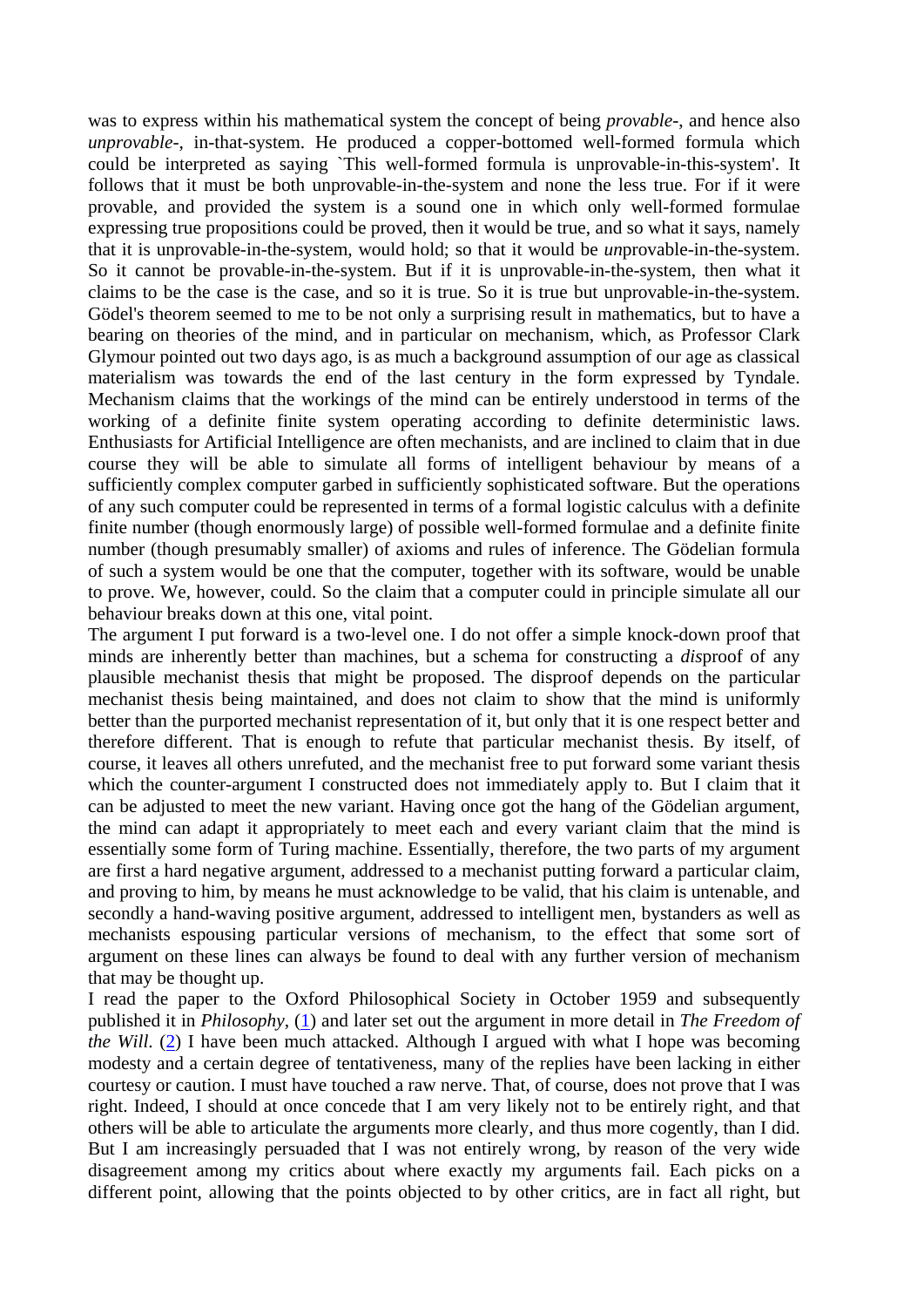hoping that his one point will prove fatal. None has, so far as I can see. I used to try and answer each point fairly and fully, but the flesh has grown weak. Often I was simply pointing out that the critic was not criticizing any argument I had put forward but one which he would have liked me to put forward even though I had been at pains to discount it. In recent years I have been less zealous to defend myself, and often miss articles altogether. (3) There may be some new decisive objection I have altogether overlooked. But the objections I have come across so far seem far from decisive.

To consider each objection individually would be too lengthy a task to attempt here. I shall pick on five recurrent themes. Some of the objections question the idealisation implicit in the way I set up the contest between the mind and the machine; some raise questions of modality and finitude; some turn on issues of transfinite arithmetic; some are concerned with the extent to which rational inferences should be formalisable; and some are about consistency.

Many philosophers question the idealisation implicit in the Gödelian argument. A context is envisaged between ``the mind'' and ``the machine'', but it is an idealised mind and an idealised machine. Actual minds are embodied in mortal clay; actual machines often malfunction or wear out. Since actual machines are not Turing machines, not having an infinite tape, that is to say an infinite memory, it may be held that they cannot be automatically subject to Gödelian limitations. But Gödel's theorem applies not only to Peano Arithmetic, with its infinitistic postulate of recursive reasoning, but to the weaker Robinson Arithmetic Q, which is only potentially, not actually infinite, and hardly extends beyond the range of plausible computer progress. In any case, limitations of finitude reduce, rather than enhance, the plausibility of some computer's being an adequate representation of a mind. Actual minds are embodied in mortal clay. In the short span of our actual lives we cannot achieve all that much, and might well have neither the time nor the cleverness to work out our Gödelian formula. Hanson points out that there could be a theorem of Elementary Number Theory that I cannot prove because a proof of it would be too long or complex for me to produce. (4) Any machine that represented a mind would be would be enormously complicated, and the calculation of its Gödel sentence might well be beyond the power of any human mathematician. (5) But he could be helped. Other mathematicians might come to his aid, reckoning that they also had an interest in the discomfiture of the mechanical Goliath.  $(6)$  The truth of the Gödelian sentence under its intended interpretation in ordinary informal arithmetic is a mathematical truth, which even if pointed out by other mathematicians would not depend on their testimony in the way contingent statements do. So even if aided by the hints of other mathematicians, the mind's asserting the truth of the Gödelian sentence would be a genuine ground for differentiating it from the machine.

Some critics of the Gödelian argument---Dennett, Hofstadter and Kirk---complain that I am insufficiently sensitive to the sophistication of modern computer technology, and that there is a fatal ambiguity between the fundamental level of the machine's operations and the level of input and output that is supposed to represent the mind: in modern parlance, between the machine code and the programming language, such as PROLOG. But although there is a difference of levels, it does not invalidate the argument. A compiler is entirely deterministic. Any sequence of operations specified in machine code can be uniquely specified in the programming language, and vice versa. Hence it is quite fair to characterize the capacity of the mechanist's machine in terms of a higher level language. In order to begin to be a representation of a mind it must be able to do simple arithmetic. And then, at this level, Gödel's theorem applies. The same counter applies to Dennett's complaint that the comparison between men and Turing machines is highly counterintuitive because we are not much given to wandering round uttering obscure truths of ordinary informal arithmetic. Few of us are capable of asserting a Gödelian sentence, fewer still of wanting to do so. ``Men do not sit around uttering theorems in a uniform vocabulary, but say things in earnest and in jest, make slips of the tongue, speak several languages, signal agreement by nodding or otherwise acting non-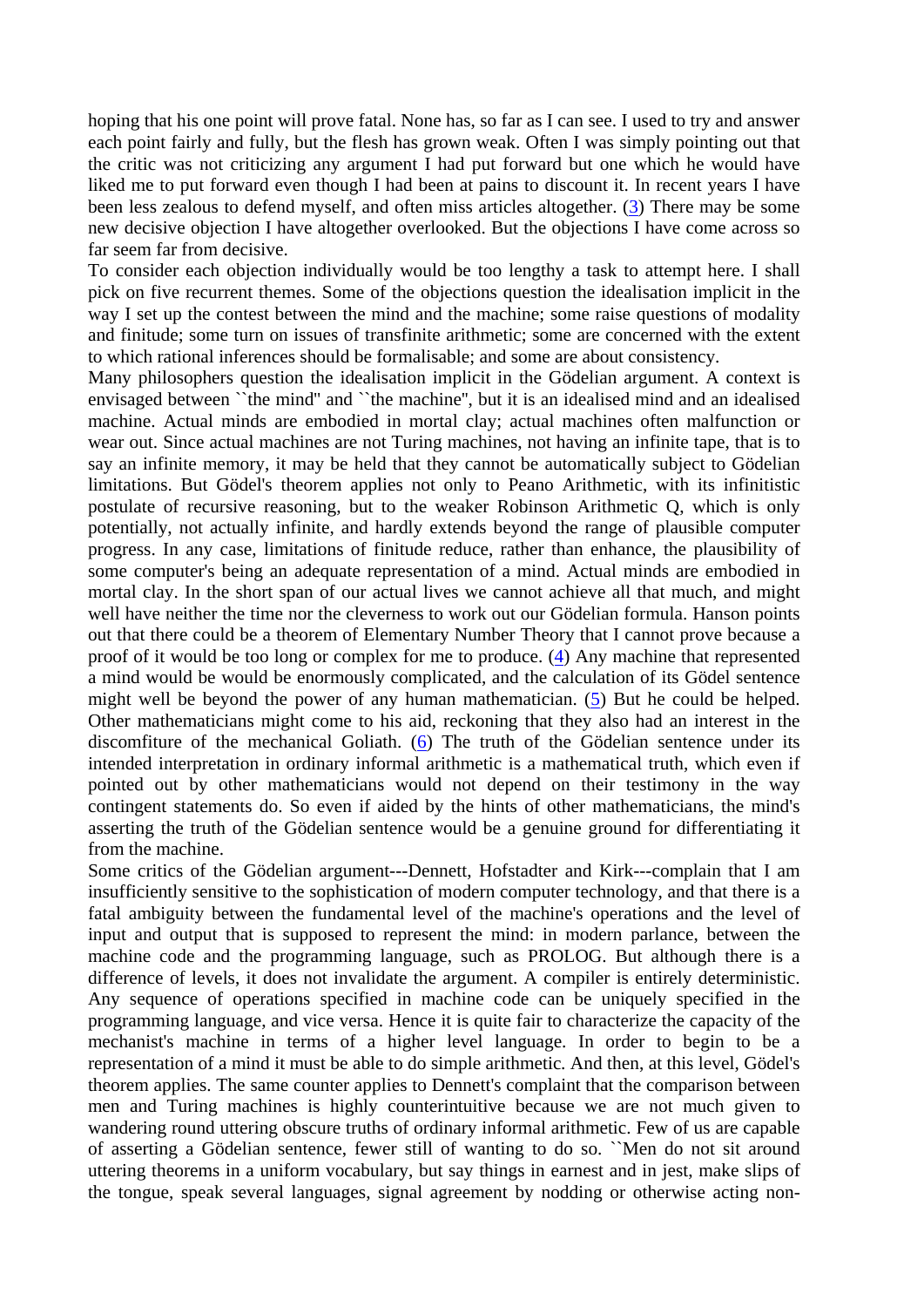verbally, and---most troublesome for this account---utter all kinds of nonsense and contradictions, both deliberately and inadvertently.'' (7) Of course, men are un-machinelike in these ways, and many philosophers have rejected the claims of mechanism on these grounds alone. But mechanists claim that this is too quick. Man, they say, is a very complicated machine, so complicated as to produce all this un-machinelike output. We may regard their contention as highly counter-intuitive, but should not reject it out of hand. I therefore take seriously, though only in order to refute it, the claim that a machine could be constructed to represent the behaviour of a man. If so, it must, among other things, represent a man's mental behaviour. Some men, many men, are capable of recognising a number of basic arithmetical truths, and, particularly when asked to (which can be viewed as a particular input), can assert them as truths. Although ``a characterization of a man as a certain sort of theorem-proving machine'' (8) would be a less than complete characterization, it would be an essential part of a characterization of a machine if it was really to represent a man. It would have to be able to include in its output of what could be taken as assertions the basic truths of arithmetic, and to accept as valid inferences those that are validated by first-order logic. This is a minimum. Of course it may be able to do much more---it may have in its memory a store of jokes for use in after-dinner speeches, or personal reminiscences for use on subordinates - but unless its output, for suitable questions or other input, includes a set of assertions itself including Elementary Number Theory, it is a poor representation of some human minds. If it cannot pass O-level maths, are we really going to believe a mechanist when he claims that it represents a graduate? Actual minds are finite in what they actually achieve. Wang and Boyer see difficulties in the infinite capabilities claimed for the mind as contrasted with the actual finitude of human life. Boyer takes a *post mortem* view, and points out that all of the actual output of Lucas, Astaire, or anyone else can be represented *ex post facto* by a machine. (9) Actual achievements of mortal men are finite, and so simulable. When I am dead it would be possible to program a computer with sufficient graphic capacity to show on a video screen a complete biographical film of my life. But when I am dead it will be easy to outwit me. What is in issue is whether a computer can copy a living me, when I have not as yet done all that I shall do, and can do many different things. It is a question of potentiality rather than actuality that is in issue. Wang concedes this, and allows that we are inclined to say that it is logically possible to have a mind capable of recognising any true proposition of number theory or solving a set of Turingunsolvable problems, but life is short.  $(10)$  In a finite life-span only a finite number of the propositions can be recognised, only a finite set of problems can be solved. And a machine can be programmed to do that. Of course, we reckon that a man *can* go on to do more, but it is difficult to capture that sense of infinite potentiality. This is true. It is difficult to capture the sense of infinite potentiality. But it is an essential part of the our concept of mind, and a modally ``flat'' account of the a mind in terms only of what it has done is as unconvincing as an account of cause which considers only constant conjunction, and not what would have been the case had circumstances been different. In order to capture this sense of potentiality, I set out my argument in terms of a challenge which leaves it open to the challenger to meet in any way he likes. Two-sided, or ``dialectical'', arguments often succeed in encapsulating concepts that elude explication in purely monologous terms: the epsilon-delta exegesis an infinitesimals is best conveyed thus, and more generally any alternation of quantifiers, as in the EA principles suggested by Professor Clark Glymour for the ultimate convergence of theories on truth.

Although some degree of idealisation seems allowable in considering a mind untrammelled by mortality and a Turing machine with infinite tape, doubts remain as to how far into the infinite it is permissible to stray. Transfinite arithmetic underlies the objections of Good and Hofstadter. The problem arises from the way the contest between the mind and the machine is set up. The object of the contest is not to prove the mind better than the machine, but only different from it, and this is done by the mind's Gödelizing the machine. It is very natural for the mechanist to respond by including the Gödelian sentence in the machine, but of course that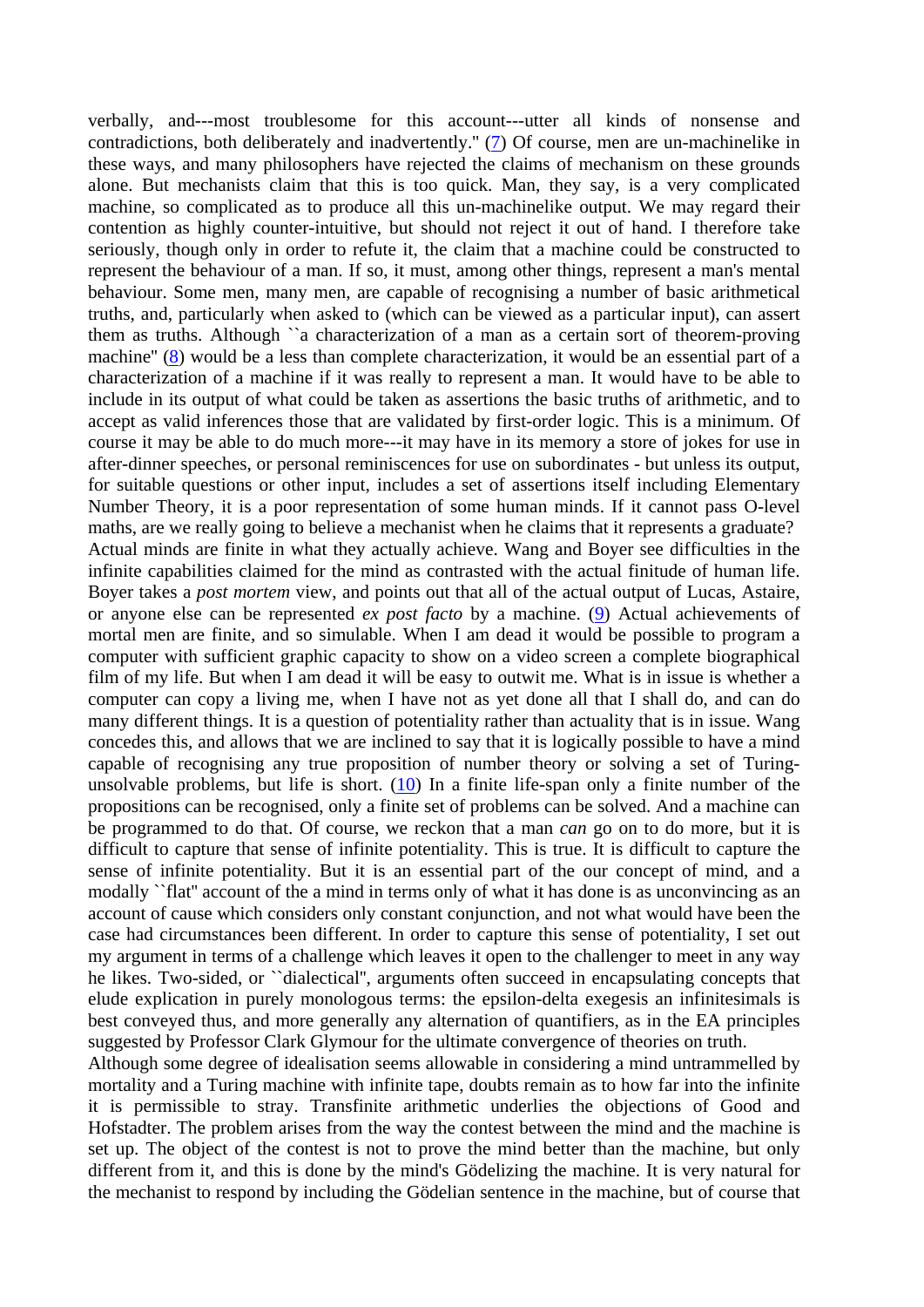makes the machine a different machine with a different Gödelian sentence all of its own, which it cannot produce as true but the mind can. So then the mechanist tries adding a Gödelizing operator, which gives, in effect a whole denumerable infinity of Gödelian sentences. But this, too, can be trumped by the mind, who produces the Gödelian sentence of the new machine incorporating the Gödelizing operator, and out Gödelizes the lot. Essentially this is the move from w (omega), the infinite sequence of Gödelian sentences produced by the Gödelizing operator, to  $w + 1$ , the next transfinite ordinal. And so it goes on. Every now and again the mechanist loses patience, and incorporates in his machine a further operator, designed to produce in one fell swoop all the Gödelian sentences the mentalist is trumping him with: this is in effect to produce a new limit ordinal. But such ordinals, although they have no predecessors, have successors just like any other ordinal, and the mind can out-Gödel them by producing the Gödelian sentence of the new version of the machine, and seeing it to be true, which the machine cannot. Hofstadter thinks there is a problem for the mentalist in view of a theorem of Church and Kleene on Formal Definitions of Transfinite Ordinals. (11) They showed that we couldn't program a machine to produce names for all the ordinal numbers. Every now and again some new, creative step is called for, when we consider all the ordinal numbers hitherto named, and we need to encompass them all in a single set, which we can use to define a new sort of ordinal, transcending all previous ones. Hofstadter thinks that, in view of the Church-Kleene theorem, the mind might run out of steam, and fail to think up new ordinals as required, and so fail in the last resort to establish the mind's difference from some machine. But this is wrong on two counts. In the first place it begs the question and in the second it misconstrues the nature of the contest.

Hofstadter assumes that the mind is subject to the same limitations as the machine is, and that since there is no mechanical way of naming all the ordinals, the mind cannot do it either. But this is precisely the point in issue. Gödel himself rejected mechanism on account of our ability to think up fresh definitions for transfinite ordinals (and ever stronger axioms for set theory) and Wang is inclined to do so too. $(12)$  On this occasion, it is pertinent to note that Turing himself was, on this question, of the same mind as Gödel. He was led "to ordinal logics as a way to 'escape' Gödel's incompleteness theorems'',  $(13)$  but recognised that ''although in pre-Gödel times it was thought by some that it would be able to carry this programmme to such an extent that ... the necessity for intuition would be entirely eliminated," as a result of Gödel's incompleteness theorems one must turn instead to `non-constructive' systems of logic in which ``not all the steps in a proof are mechanical, some being intuitive''. Turing concedes that the steps whereby we recognise formulae as ordinal formulae are intuitive, and goes on to say that we should show quite clearly when a step makes use of intuition, and when it is purely formal, and that the strain put on intuition should be a minimum. (14) He clearly, like Gödel, allows that the mind's ability to recognise new ordinals outruns the ability of any formal algorithm to do so, though he does not draw Gödel's conclusion. It may be, indeed, that the mind's ability to recognise new ordinals is the issue on which battle should be joined; Good claimed as much (15) ---though disputes about the notation for ordinals lack the sharp edge of the Gödelian argument. But whatever the merits of different battlefields, it is clear that they are contested areas in the same conflict, and undisputed possession of the one cannot be claimed in order to assert possession of the other.

In any case Hofstadter misconstrues the nature of the contest. All the difficulties are on the side of the mechanist trying to devise a machine that cannot be out-Gödelized. It is the mechanist who resorts to limit ordinals, and who may have problems in devising new notations for them. The mind needs only to go on to the next one, which is always an easy, unproblematic step, and out-Gödelize whatever is the mechanist's latest offering. Hofstadter's argument, as often, tells against the position he is arguing for, and shows up a weakness of machines: there is no reason to suppose that it is shared by minds, and in the nature of the case it is a difficulty for those who are seeking to evade the Gödelian argument, not those who are deploying it.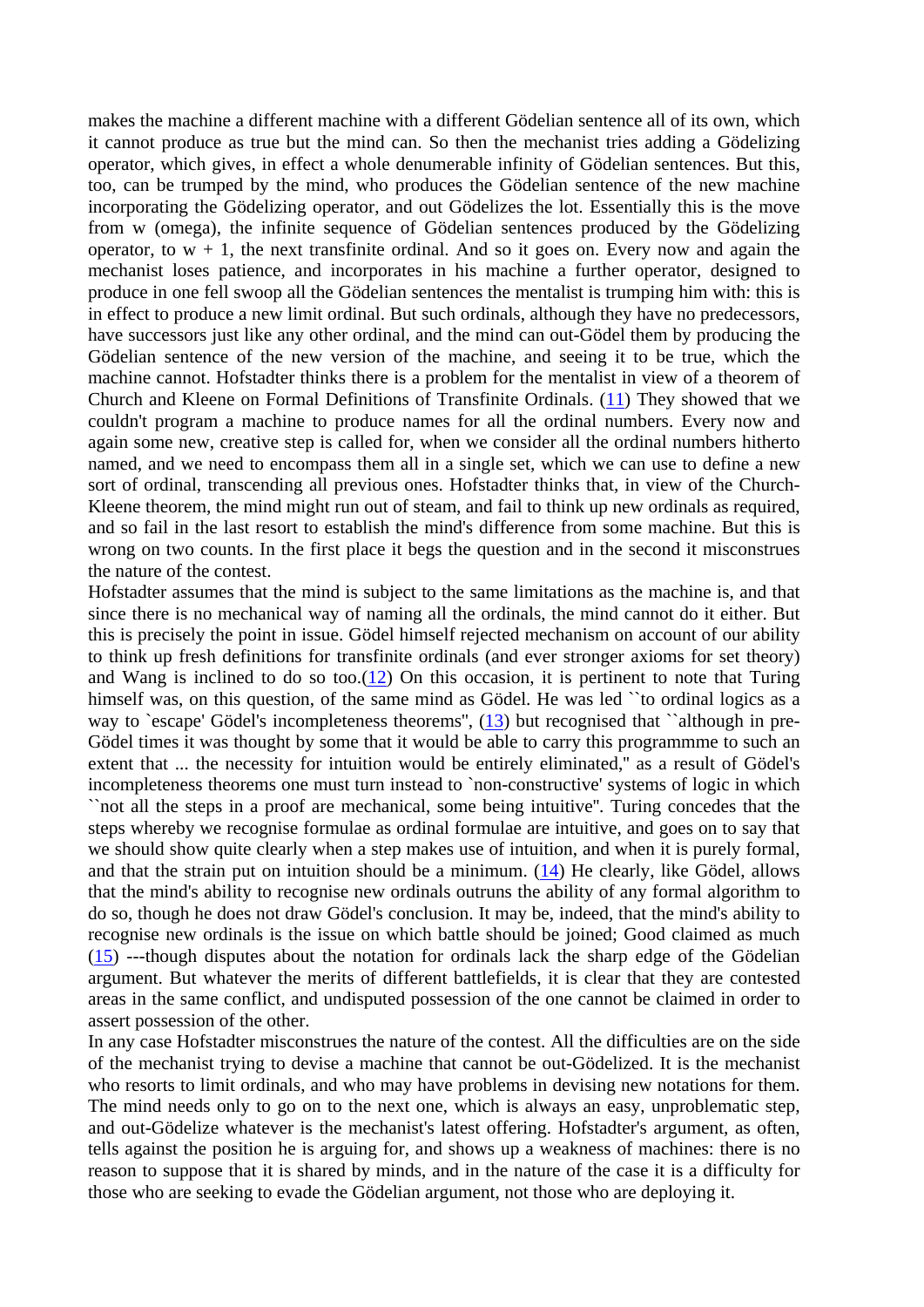Underlying Hofstadter's argument is a rhetorical question that many mechanists have raised. ``How does Lucas know that the mind can do this, that, or the other?'' It is no good, they hold, that I should opine it or simply assert it; I must prove it. And if I prove it, then since the steps of my proof can be programmed into a machine, the machine can do it too. Good puts the argument explicitly:

What he must prove is that he personally can always make the improvement: it is not sufficient to believe it since belief is a matter of probability and Turing machines are not supposed to be capable of probability judgements. But no such proof is possible since, if it were given, it could be used for the design of a machine that could always do the improving.

The same point is made by Webb in his sustained and searching critique of the Gödelian argument:

It is only because Gödel gives an effective way of constructing the Gödelian sentence that Lucas can feel confident that he can find the Achilles' heel of any machine. But then if Lucas can effectively stump any machine, then there must be a machine which does this too.  $(16)$ [This] "is the basic dilemma confronting anti-mechanism: just when the constructions used in its arguments become effective enough to be sure of, (T) <*viz*. Every humanly effective computation procedure can be simulated by a Turing machine> then implies that a machine can simulate them. In particular it implies that our very behaviour of applying Gödel's argument to arbitrary machines - in order to conclude that we cannot be modelled by a machine - *can indeed be modelled by a machine*. Hence any such conclusion must fail, or else we will have to conclude that certain *machines* cannot be modelled by any machine! In short, anti-mechanist arguments must either be ineffective, or else unable to show that their executor is not a machine." (17)

The core of this argument is an assumption that every informal argument must either be formalisable or else invalid. Such an assumption undercuts the distinction I have drawn between two senses of Gödelian argument: between a negative argument according to an exact specification, which a machine could be programmed to carry out, and on the other hand a certain style of arguing, similar to Gödel's original argument in inspiration, but not completely or precisely specified, and therefore not capable of being programmed into a machine, though capable of being understood and applied by an intelligent mind. Admittedly, we cannot *prove* to a hide-bound mechanist that we can go on. But we may come to a well-grounded confidence that we can, which will give us, and the erstwhile mechanist if he is reasonable and not hidebound, good reason for rejecting mechanism.

Against this claim of the mentalist that he has got the hang of doing something which cannot be described in terms of a mechanical program, the mechanist says ``Sez you'' and will not believe him unless he produces a program showing how he would do it. It is like the argument between the realist and the phenomenalist. The realist claims that there exist entities not observed by anyone: the phenomenalist demands empirical evidence; if it is not forthcoming, he remains sceptical of the realist's claim; if it is, then the entity is not unobserved. In like manner the mechanist is sceptical of the mentalist's claim unless he produces a specification of how he would do what a machine cannot: if such a specification is not forthcoming, he remains sceptical; if it is, it serves as a basis for programming a machine to do it after all. The mechanist position, like the phenomenalist, is invulnerable but unconvincing. I cannot prove to the mechanist that anything can be done other than what a machine can do, because he has restricted what he will accept as a proof to such an extent that only ``machine-doable'' deeds will be accounted doable at all. But not all mechanists are so limited. Many mechanists and many mentalists are rational agents wondering whether in the light of modern science and cybernetics mechanism is, or is not, true. They have not closed their minds by so redefining proof that none but mechanist conclusions can be established. They can recognise in themselves their having ``got the hang'' of something, even though no program can be written for giving a machine the hang of it. The parallel with the *Sorites* argument is helpful. Arguing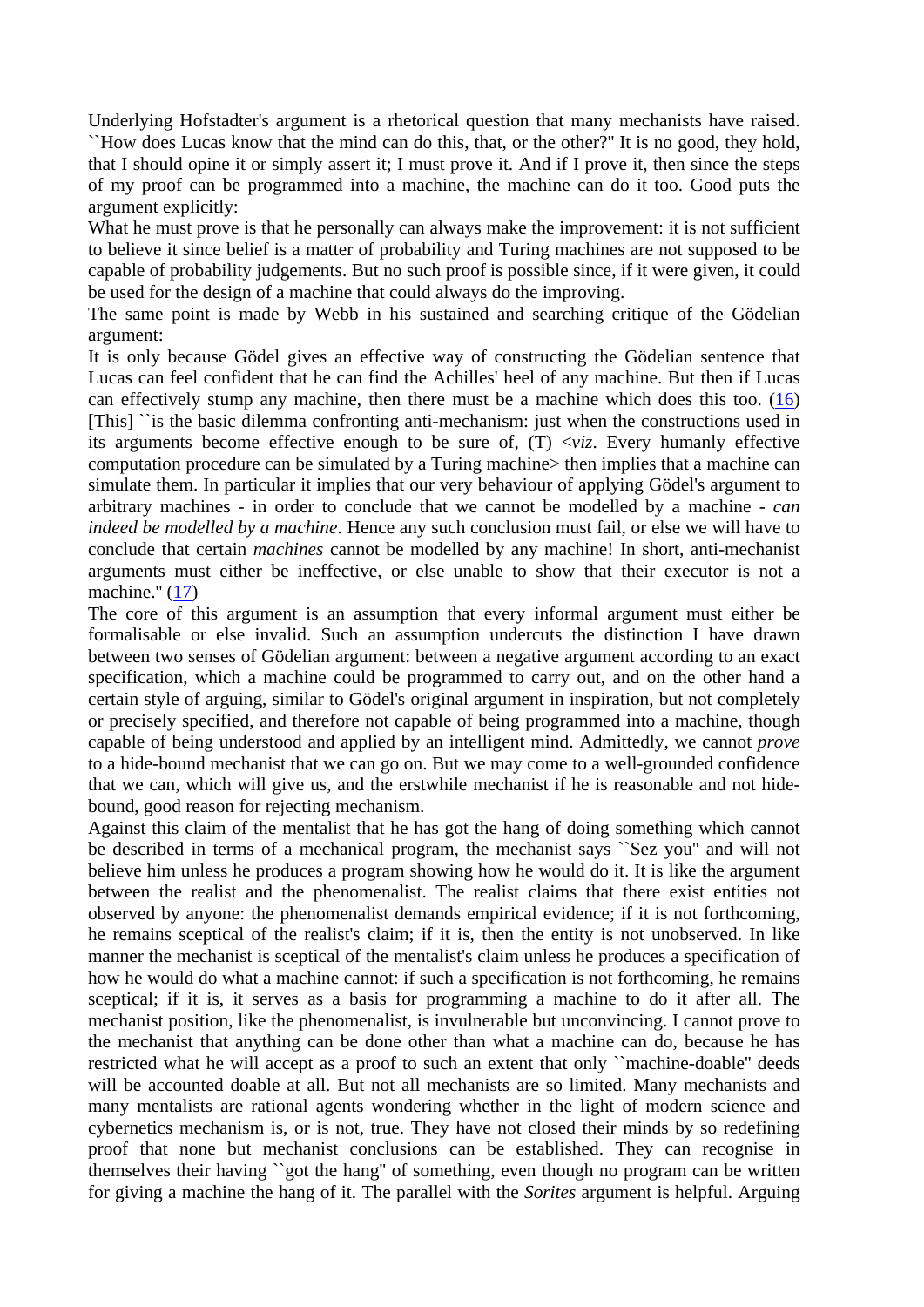against a finitist, who does not accept the principle of mathematical induction, I may see at the meta-level that if he has conceded F(0) and  $(Ax)(F(x) \rightarrow F(x + 1))$  then I can claim without fear of contradiction (Ax)F(x). I can be quite confident of this, although I have no finitist proof of it. All I can do, *vis à vis* the finitist, is to point out that *if* he were to deny my claim in any specific instance, I could refute him. True, a finitist could refute him too. But I have generalised in a way a finitist could not, so that although each particular refuting argument is finite, the claim is infinite. In a similar fashion each Gödelian argument is effective, and will convince even the mechanist that he is wrong; but the generalisation from individual tactical refutations to a strategic claim does not have to be effective in the same sense, although it may be entirely rational for the mind to make the claim.

Nevertheless an air of paradox remains. The idea of a totally intuitive, unformalisable argument arouses suspicion: if it can convince, it can be conveyed, and if it can be conveyed, it can be formulated and expressed in formal terms. Let me therefore stress that I am not claiming that my, or any, argument is absolutely unformalisable. Any argument can be formalised, as the Tortoise proved to Achilles, the formal axiom or rule of inference invoked will be no more convincing than the original unformalised argument. I am not claiming that the Gödelian argument cannot be formalised, but that whatever formalisation we adopt, there are further arguments which are clearly valid but not captured by that formalisation. Not only, again as the Tortoise proved to Achilles, must we always be ready to recognise some rules of inference as applying and inferences as valid without more ado, but we shall be led, if we are rational, to extend our range of acknowledged valid inferences beyond any antecedently laid down bounds. This does not preclude our subsequently formalising them, only our supposing that any formalisation is inferentially complete.

But we always can formalise; in particular, we can formalise the argument that Gödel uses to prove that the Gödelian formula is unprovable-in-the-system but none the less true. At first sight there seems to be a paradox. Gödel's argument purports to show that the Gödelian sentence is unprovable but true. But if it shows that the Gödelian sentence is true, surely it has proved it, so that it is provable after all. The paradox in this case is resolved by distinguishing provability-in-the-formal-system from the informal provability given by Gödel's reasoning. But this reasoning can be formalised. We can go over Gödel's argument step by step, and formalise it. If we do so we find that an essential assumption for his argument that the Gödelian sentence is unprovable is that the formal system should be consistent. Else every sentence would be provable, and the Gödelian sentence, instead of being unprovable and therefore true, could be provable and false. So what we obtain, if we formalise Gödel's informal argumentation, is not a formal proof within Elementary Number Theory (ENT for short) that the Gödelian sentence, G is true, but a formal proof within Elementary Number Theory

## |- Cons(ENT) --> G

where Cons(ENT) is a sentence expressing the consistency of Elementary Number Theory. Only if we also had a proof in Elementary Number Theory yielding

|- Cons(ENT)

would we be able to infer by *Modus Ponens* 

 $\mathsf{L}$  G

Since we know that

 $\neg$  |- G, [i.e. G is not derivable: this is the best I can do to render symbolic logic in HTML]

we infer also that

¬:|- Cons(ENT). [i.e. Cons(ENT) is not derivable]

This is Gödel's second theorem. Many critics have appealed to it in order to fault the Gödelian argument. Only if the machine's formal system is consistent and we are in a position to assert its consistency are we really able to maintain that the Gödelian sentence is true. But we have no warrant for this. For all we know, the machine we are dealing with may be inconsistent, and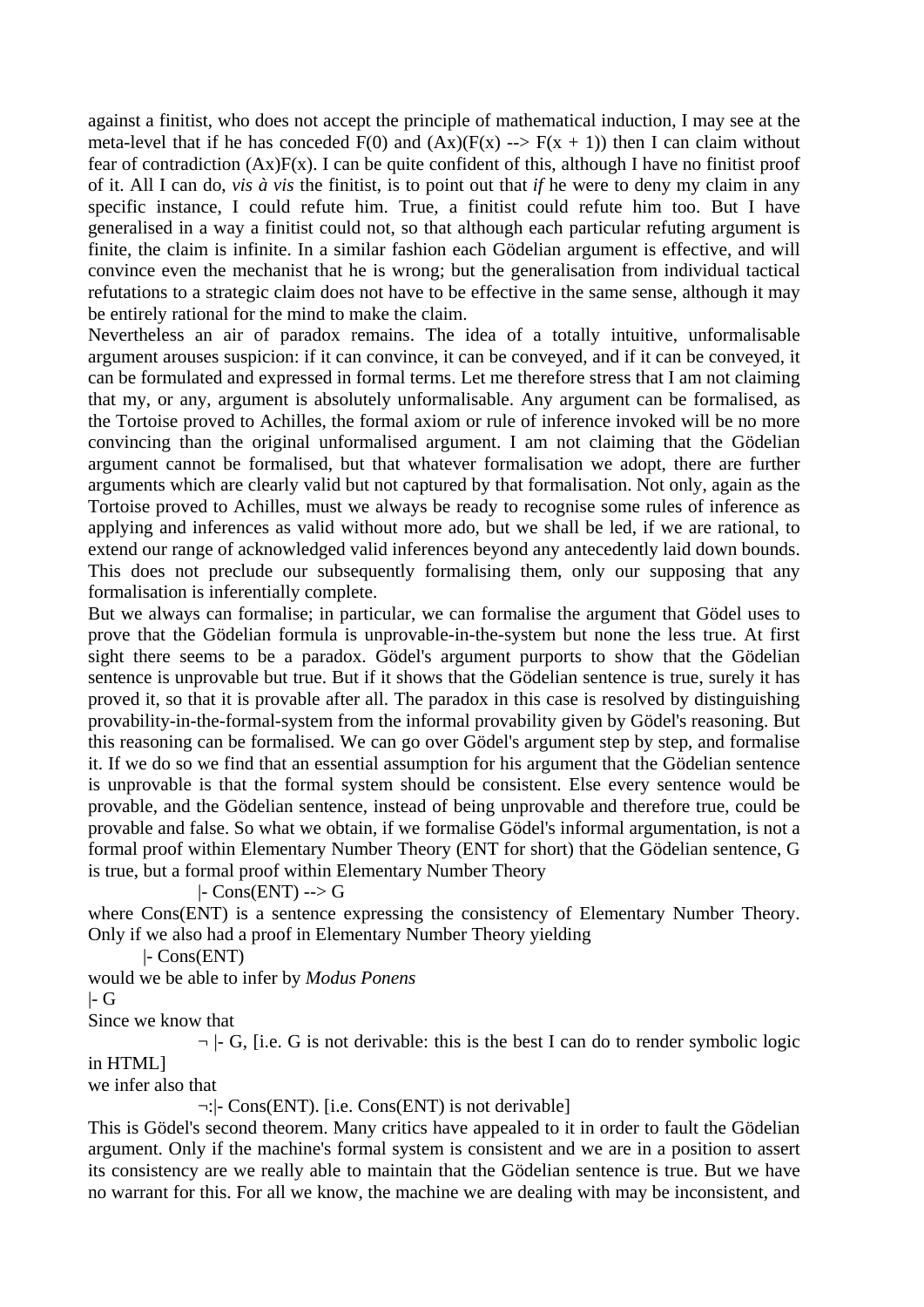even if it is consistent we are not entitled to claim that it is. And in default of such entitlement, all we have succeeded in proving is

 $\text{L}$  Cons(ENT) --> G.

and the machine can do that too.

These criticisms rest upon two substantial points: the consistency of the machine's system *is* assumed by the Gödelian argument and *cannot* be always established by a standard decisionprocedure. The question ``By what right does the mind assume that the machine is consistent?'' is therefore pertinent. But the moves made by mechanists to deny the mind that knowledge are unconvincing. Paul Benacerraf suggests that the mechanist can escape the Gödelian argument by not staking out his claim in detail. (18) The mechanist offers a ``Black Box'' without specifying its program, and refusing to give away further details beyond the claim that the black box represents a mind. But such a position is both vacuous and untenable: vacuous because there is no content to mechanism unless some specification is given---if I am presented with a black box but "told not to peek inside" then why should I think it contains a machine and not, say, a little black man? The mechanist's position is also untenable: for although the mechanist has refused to specify what machine it is that he claims to represent the mind, it is evident that the Gödelian argument would work for any consistent machine and that an inconsistent machine would be an implausible representation. The stratagem of playing with his cards very close to his chest in order to deny the mind the premisses it needs is a confession of defeat.

Putnam contends that there is an illegitimate inference from the true premiss

I can see that  $(Cons(ENT)$  ---> G)

to the false conclusion

Cons(ENT) --> I can see that  $(G)$ .  $(19)$ 

It is the latter that is needed to differentiate the mind from the machine, for what Gödel's theorem shows is

 $Cons(ENT)$  ---> ENT machine cannot see that  $(G)$ ,

but it is only the former, according to Putnam, that I am entitled to assert. Putnam's objection fails on account of the dialectical nature of the Gödelian argument. The mind does not go round uttering theorems in the hope of tripping up any machines that may be around. Rather, there is a claim being seriously maintained by the mechanist that the mind can be represented by some machine. Before wasting time on the mechanist's claim, it is reasonable to ask him some questions about his machine to see whether his seriously maintained claim has serious backing. It is reasonable to ask him not only what the specification of the machine is, but whether it is consistent. Unless it is consistent, the claim will not get off the ground. If it is warranted to be consistent, then that gives the mind the premiss it needs. The consistency of the machine is established not by the mathematical ability of the mind but on the word of the mechanist. The mechanist has claimed that his machine is consistent. If so, it cannot prove its Gödelian sentence, which the mind can none the less see to be true: if not, it is out of court anyhow.

Wang concedes that it is reasonable to contend that only consistent machines are serious candidates for representing the mind, but then objects it is too stringent a requirement for the mechanist to meet because there is no decision-procedure that will always tell us whether a formal system strong enough to include Elementary Number Theory is consistent or not. (20) But the fact that there is no decision-*procedure* means only that we cannot always tell, not that we can never tell. Often we can tell that a formal system is not consistent---*e.g*. it proves as a theorem:

|- p&¬p

or,

 $|- 0 = 1$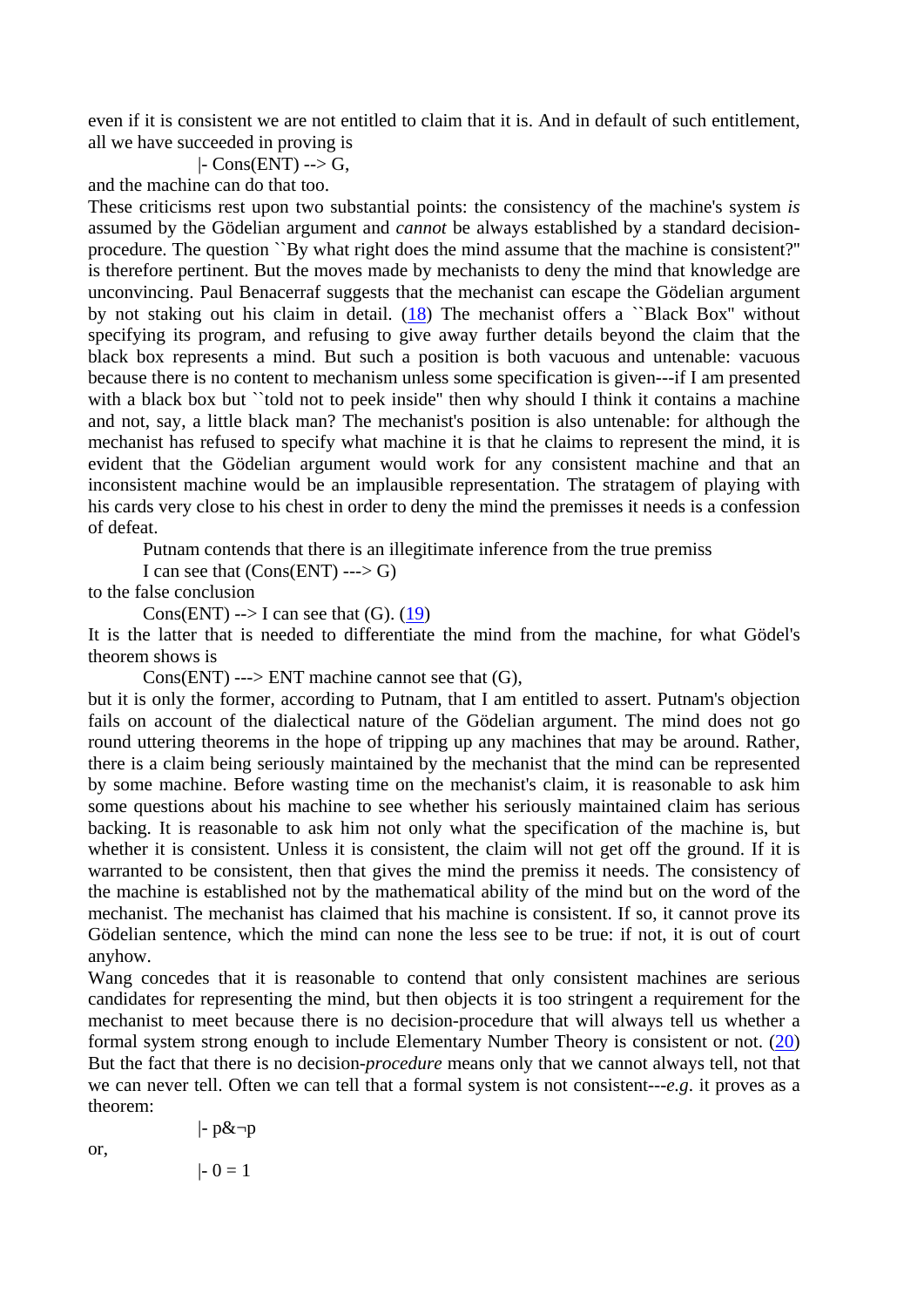Also, *we* may be able to tell that a system *is* consistent. We have finitary consistency proofs for propositional calculus and first-order predicate calculus, and Gentzen's proof, involving transfinite induction, for Elementary Number Theory. We are therefore not asking the impossible of the mechanist in requiring him to do some preliminary sorting out before presenting candidates for being plausible representations of the mind. Unless they satisfy the examiner---the mechanist---in Prelims on the score of consistency, they are not eligible to enter for Finals, and all those that are thus qualified can be sure of failing for not being able to assert their Gödelian sentence.

The two-stage examination is thus able to sort out the inconsistent sheep who fail the qualifying examination from the consistent goats who fail their finals, and hence enables us to take on all challenges even from inconsistent machines, without pretending to possess superhuman powers. Although all machines are entitled to enter for the mind-representation examination, only relatively few machines are plausible candidates for representing the mind, and there is no need to take a candidate seriously just because it is a machine. If the mechanist's claim is to be taken seriously, some recommendation will be required, and at the very least a warranty of consistency would be essential. Wang protests that this is to expect superhuman powers of him, and in a response to Benacerraf's ``God, The Devil and Gödel'', I picked up his suggestion that the mechanist might be no mere man but the Prince of Darkness himself to whom the question of whether the machine was consistent or not could be addressed in expectation of an answer.  $(21)$  Rather than ask high-flown questions about the mind we can ask the mechanist the single question whether or not the machine that is proposed as a representation of the mind would affirm the Gödelian sentence of its system. If the mechanist says that his machine will affirm the Gödelian sentence, the mind then will know that it is inconsistent and will affirm anything, quite unlike the mind which is characteristically selective in its intellectual output. If the mechanist says that his machine will not affirm the Gödelian sentence, the mind then will know since there was at least one sentence it could not prove in its system it must be consistent; and knowing that, the mind will know that the machine's Gödelian sentence is true, and thus will differ from the machine in its intellectual output. And if the mechanist is merely human, and moreover does not know what answer the machine would give to the Gödelian question, he has not done his home-work properly, and should go away and try to find out before expecting us to take him seriously.

In asking the mechanist rather than the machine, we are making use of the fact that the issue is one of principle, not of practice. The mechanist is not putting forward actual machines which actually represent some human being's intellectual output, but is claiming instead that there could in principle be such a machine. He is inviting us to make an intellectual leap, extrapolating from various scientific theories and skating over many difficulties. He is quite entitled to do this. But having done this he is not entitled to be coy about his in-principle machine's intellectual capabilities or to refuse to answer embarrassing questions. The thoughtexperiment, once undertaken, must be thought through. And when it is thought through it is impaled on the horns of a dilemma. Either the machine can prove in its system the Gödelian sentence or it cannot: if it can, it is inconsistent, and not equivalent to a mind; if it cannot, it is consistent, and the mind can therefore assert the Gödelian sentence to be true. Either way the machine is not equivalent to the mind, and the mechanist thesis fails.

A number of thinkers have chosen to impale themselves on the inconsistency horn of the dilemma. We are machines, they say, but very limited, fallible and inconsistent ones. In view of our many contradictions, changes of mind and failures of logic, we have no warrant for supposing the mind to be consistent, and therefore no ground for disqualifying a machine for inconsistency as a candidate for being a representation of the mind. Hofstadter thinks it would be perfectly possible to have an artificial intelligence in which propositional reasoning emerged as consequences rather than as being pre-programmed. ``And there is no particular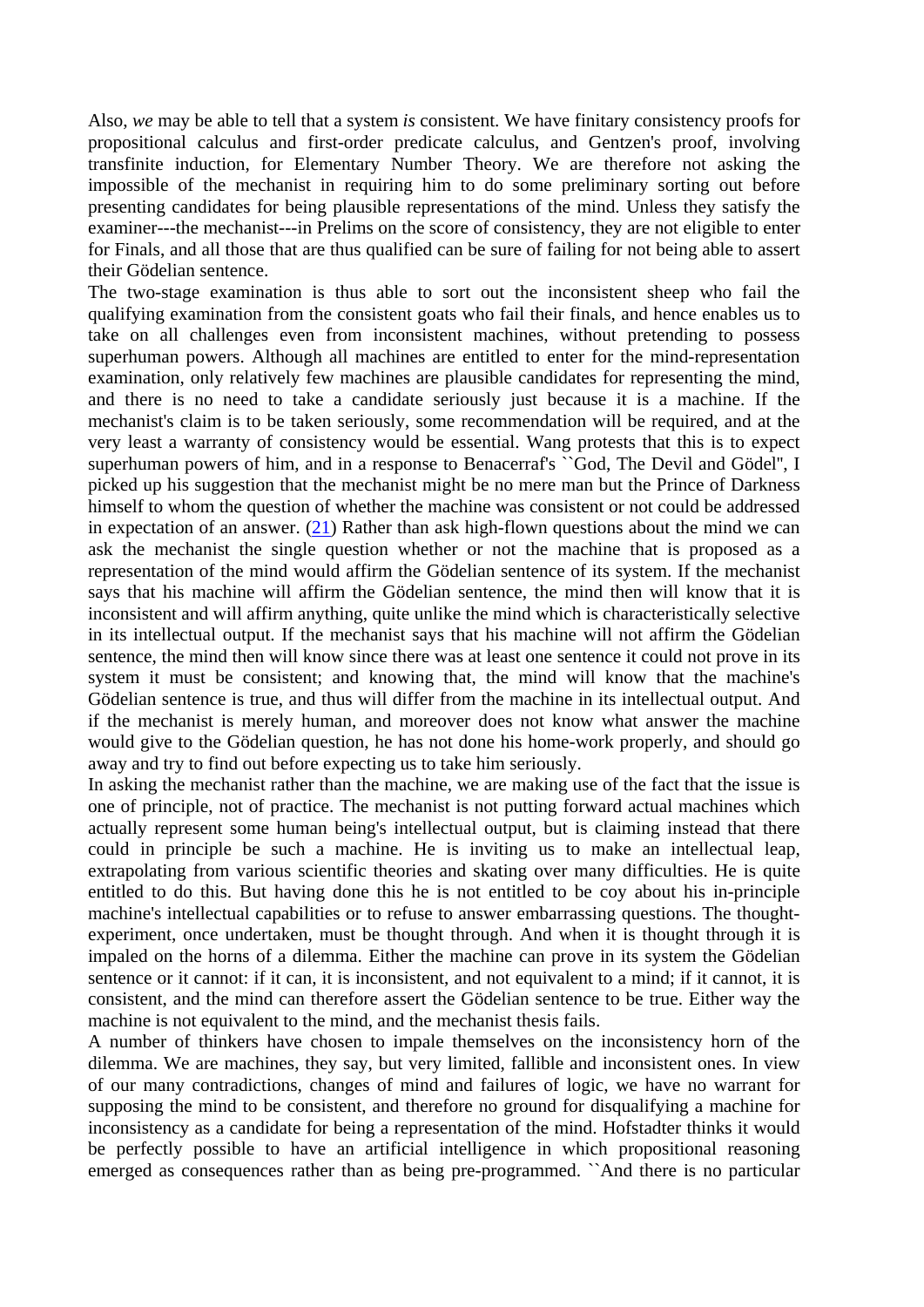reason to assume that the strict Propositional Calculus, with its rigid rules and the rather silly definition of consistency they entail, would emerge from such a program.'' (22)

None of these arguments goes any way to making an inconsistent machine a plausible representation of a mind. Admittedly the word `consistent' is used in different senses, and the claim that a mind is consistent is likely to involve a different sense of consistency and to be established by different sorts of arguments from those in issue when a machine is said to be consistent. If this is enough to establish the difference between minds and machines, well and good. But many mechanists will not be so quickly persuaded and will maintain that a machine can be programmed, in some such way as Hofstadter supposes, to emit mind-like behaviour. In that case it is machine-like consistency rather than mind-like consistency that is in issue. Any machine, if it is to begin to represent the output of a mind must be able to operate with symbols that can be plausibly interpreted as negation, conjunction, implication, *etc*., and so must be subject to the rules of some variant of the propositional calculus. Unless something rather like the propositional calculus with some comparable requirement of consistency emerges from the program of a machine, it will not be a plausible representation of a mind, no matter no matter how good it is as a specimen of Artificial Intelligence. Of course, any plausible representation of a mind would have to manifest the behaviour instanced by Wang, constantly checking whether a contradiction had been reached and attempting to revise its basic axioms when that happened. But this would have to be in accordance with certain rules. There would have to be a program giving precise instructions how the checking was to be undertaken, and in what order axioms were to be revised. Some axioms would need to be fairly immune to revision. Although some thinkers are prepared to envisage a logistic calculus in which the basic inferences of propositional calculus do not hold (*e.g*. from p & q to p) or the axioms of Elementary Number Theory have been rejected, any machine which resorted to such a stratagem to avoid contradiction would also lose all credence as a representation of a mind. Although we sometimes contradict ourselves and change our minds, some parts of our conceptual structure are very stable, and immune to revision. Of course it is not an absolute immunity. One can allow the Cartesian possibility of conceptual revision without being guilty, as Hutton supposes, (23) of inconsistency in claiming knowledge of his own consistency. To claim to know something is not to claim infallibility but only to have adequate backing for what is asserted. Else all knowledge of contingent truths would be impossible. Although one cannot say `I know it, although I *may* be wrong', it is perfectly permissible to say `I know it, although I *might conceivably* be wrong'. So long as a man has good reasons, he can responsibly issue a warranty in the form of a statement that he knows, even though we can conceive of circumstances in which his claim would prove false and would have to be withdrawn. So it is with our claim to know the basic parts of our conceptual structure, such as the principles of reasoning embodied in the propositional calculus or the truths of ordinary informal arithmetic. We have adequate, more than adequate, reason for affirming our own consistency and the truth, and hence also the consistency, of informal arithmetic, and so can properly say that we know, and that any machine representation of the mind must manifest an output expressed by a formal (since it is a machine) system which is consistent and includes Elementary Number Theory (since it is supposed to represent the mind). But there remains the Cartesian possibility of our being wrong, and that we need now to discuss. Some mechanists have conceded that a consistent machine could be out-Gödeled by a mind, but have maintained that the machine representation of the mind is an inconsistent machine, but one whose inconsistency is so deep that it would take a long time ever to come to light. It therefore would avoid the quick death of nonselectivity. Although in principle it could be brought to affirm anything, in practice it will be selective, affirming some things and denying others. Only in the long run will it age---or mellow, as we kindly term it---and then ``crash" and cease to deny anything; and in the long run we die---usually before suffering senile dementia. Such a suggestion chimes in with a line of reasoning which has been noticeable in Western Thought since the Eighteenth Century.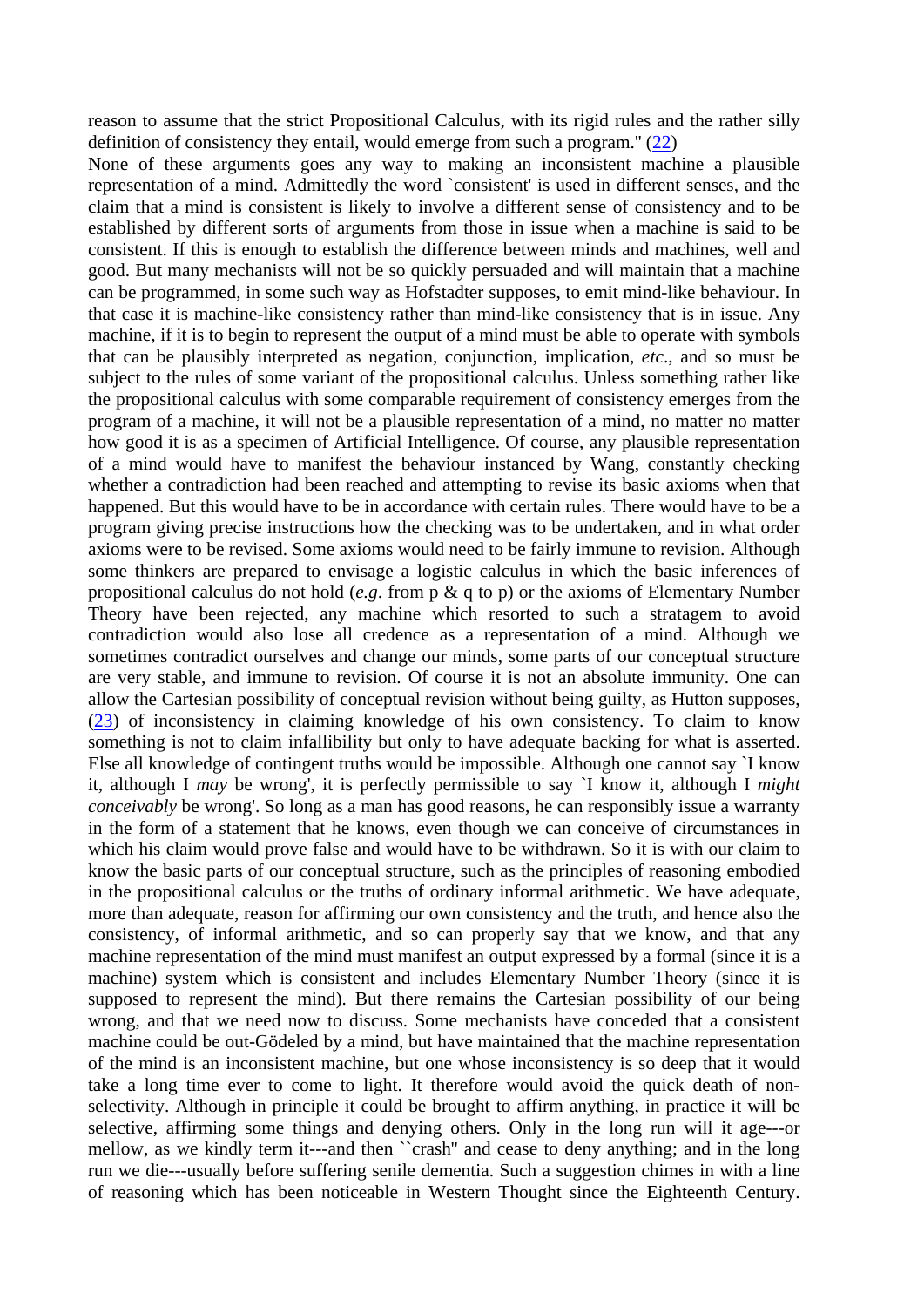Reason, it is held, suffers from certain antinomies, and by its own dialectic gives rise to internal contradictions which it is quite powerless to reconcile, and which must in the end bring the whole edifice crashing down in ruins. If the mind is really an inconsistent machine then the philosophers in the Hegelian tradition who have spoken of the self-destructiveness of reason are simply those in whom the inconsistency has surfaced relatively rapidly. They are the ones who have understood the inherent inconsistency of reason, and who, negating negation, have abandoned hope of rational discourse, and having brought mind to the end of its tether, have had on offer only counsels of despair.

Against this position the Gödelian argument can avail us nothing. Quite other arguments and other attitudes are required as antidotes to nihilism. It has long been sensed that materialism leads to nihilism, and the Gödelian argument can be seen as making this *reductio* explicit. And it is a *reductio*. For mechanism claims to be a rational position. It rests its case on the advances of science, the underlying assumptions of scientific thinking and the actual achievements of scientific research. Although other people may be led to nihilism by feelings of *angst* or other intimations of nothingness, the mechanist must advance arguments or abandon his advocacy altogether. On the face of it we are not machines. Arguments may be adduced to show that appearances are deceptive, and that really we are machines, but arguments presuppose rationality, and if, thanks to the Gödelian argument, the only tenable form of mechanism is that we are inconsistent machines, with all minds being ultimately inconsistent, then mechanism itself is committed to the irrationality of argument, and no rational case for it can be sustained.

## **Notes**

**(\*)** A paper read to the Turing Conference at Brighton on April 6th, 1990 by J.R. Lucas Fellow of Merton College, Oxford. For the copyright of the papers of J.R. Lucas see http://users.ox.ac.uk/~jrlucas/ back

(1) Minds, Machines and Gödel, *Philosophy*, **36**, 1961, pp.112-127; reprinted in Kenneth M.Sayre and Frederick J.Crosson, eds., *The Modeling of Mind*, Notre Dame, 1963, pp. 255- 271; and in A.R.Anderson, *Minds and Machines*, Prentice-Hall, 1964, pp. 43-59. back

(2) *The Freedom of the Will*, Oxford, 1970 (now avaialble again). back

(3) I give at the end a list of some of the major criticisms I have come across. back

(4) William Hanson, ``Mechanism and Gödel's Theorems,'' *British Journal for the Philosophy of Science*, XXII, 1971, p.12; compare Hofstadter, 1979, p.475. back

(5) Rudy Rucker, ``Gödel's Theorem: The Paradox at the heart of modern man'', *Popular Computing*, February 1985, p.168. back

(6) I owe this suggestion to M.A.E. Dummett, at the original meeting of the Oxford Philosophical Society on October 30th, 1959. A similar suggestion is implicit in Hao Wang, *From Mathematics to Philosophy*, London, 1974, p.316. back

(7) D.C.Dennett, Review of *The Freedom of the Will*, in *Journal of Philosophy*, 1972, p.530. back

(8) P.527. back

(9) David L.Boyer, ``Lucas, Gödel and Astaire'', *The Philosophical Quarterly*, 1983, pp. 147- 159. back

(10) Hao Wang, *From Mathematics to Philosophy*, London, 1974, p.315. back

(11) Douglas R.Hofstadter, *Gödel, Escher, Bach*, New York, 1979, p.475. back

(12) Hao Wang, *From Mathematics to Philosophy*, London, 1974, pp.324-326. back

(13) Solomon Feferman, "Turing in the Land of O(z)", in Rolf Herken ed., *The Universal Turing Machine*, Oxford, 1988, p.121. back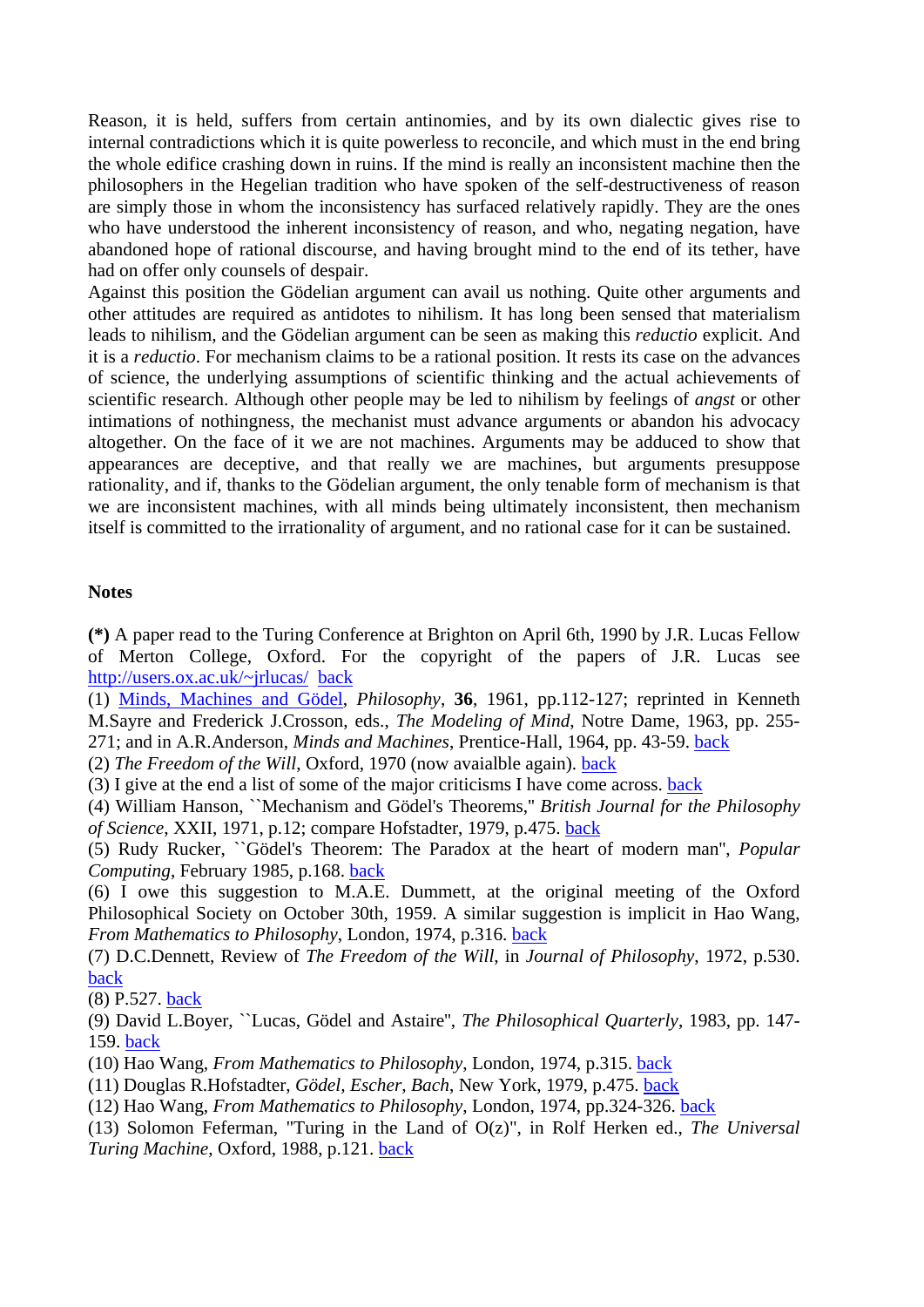(14) A.M.Turing, "Systems of logic based on ordinals", Proceedings of the London Mathematical Society, (2), 45, 1939, pp.161-228; reprinted in M.Davis, *The Undecidable*, New York, 1965; quoted by Solomon Feferman, op.cit., p.129. back

(15) I.J.Good, ``Gödel's Theorem is a Red Herring'', *British Journal for the Philosophy of Science*, **19**, 1968, pp. 357-358. back

(16) Judson C.Webb, *Mechanism, Mentalism and Metamathematics; An Essay on Finitism*, Dordrecht, 1980, p.230. back

(17) P.232, Webb's italics. back

(18) Paul Benacerraf, God, The Devil and Gödel, *The Monist*, **51**, 1967, pp. back

(19) Hilary Putnam ``Minds and Machines'', in Sidney Hook, ed., *Dimensions of Mind: A Symposium*, New York, 1960; reprinted in Kenneth M. Sayre and Frederick J.Crosson, eds., *The Modeling of Mind*, Notre Dame, 1963, pp. 255-271; and in A. R. Anderson, *Minds and Machines*, Prentice-Hall, 1964, pp. 43-59. back

(20) Hao Wang, *From Mathematics to Philosophy*, London, 1974, p.317. back

(21) Paul Benacerraf, God, The Devil and Gödel, *The Monist*, **51**, 1967, pp. 22-23; J.R. Lucas, "Satan Stultified", The Monist, 52, 1967, pp. 152-3. back

(22) Hofstadter, 1979, p.578; cf. Charles S. Chihara, ``On Alleged Refutations of Mechanism using Gödel's Incompleteness Results'', *Journal of Philosophy*, LXIX, no.17, 1972, p.526. back (23) Anthony Hutton, This Gödel is Killing Me, *Philosophia*, vol. 6, no.1, 1976, pp. 135-144. back

Criticisms of the Gödelian Argument

J.J.C.Smart, ``Gödel's Theorem, Church's Theorem, and Mechanism'', *Synthese*, **13**, 1961.

J.J.C.Smart, ``Man as a Physical Mechanism'', ch.VI of his *Philosophy and Scientific Realism*. Hilary Putnam ``Minds and Machines'', in Sidney Hook, ed., *Dimensions of Mind. A Symposium*, New York, 1960; reprinted in Kenneth M. Sayre and Frederick J. Crosson, eds., *The Modeling of Mind*, Notre Dame, 1963, pp. 255-271; and in A. R. Anderson, *Minds and Machines*, Prentice-Hall, 1964, pp. 43-59.

C.H. Whitely, ``Minds, Machines and Gödel: a Reply to Mr. Lucas'', *Philosophy*, **37**, 1962, pp.61-62.

Paul Benacerraf, God, the Devil and Gödel, *The Monist*, 1967, pp. 9-32.

I.J. Good, Human and Machine Logic, *British Journal for the Philosophy of Science*, **18**, 1967, pp. 144-147.

I.J.Good, ``Gödel's Theorem is a Red Herring'', *British Journal for the Philosophy of Science*, **19**, 1968, pp. 357-8.

David Lewis, Lucas Against Mechanism, *Philosophy*, XLIV, 1969, pp. 231-233.

David Coder, ``Goedel's Theorem and Mechanism'', *Philosophy*, XLIV, 1969, pp. 234-237, esp. p.236.

Jonathan Glover, *Responsibility*, London, 1970, p.31.

William Hanson, ``Mechanism and Gödel's Theorems,'' *British Journal for the Philosophy of Science*, XXII, 1971.

D.C. Dennett, Review of *The Freedom of the Will, Journal of Philosophy*, 1972.

Charles S. Chihara, ``On Alleged Refutations of Mechanism using Gödel's Incompleteness Results'', *Journal of Philosophy*, LXIX, no.17, 1972.

Hao Wang, *From Mathematics to Philosophy*, London, 1974, pp.319, 320, 324-326.

A.J.P.Kenny in A.J.P.Kenny, H.C.Longuet-Higgins, J.R. Lucas and C.H.Waddington, *The Nature of Mind*, Edinburgh, 1976, p.75.

Anthony Hutton, ``This Gödel is Killing Me'', *Philosophia*, vol. 6, no.1, 1976, pp. 135-144. J.W. Thorp, ``Free Will and Neurophysiological Determinism'', Oxford D.Phil. Thesis, 1976, p.79.